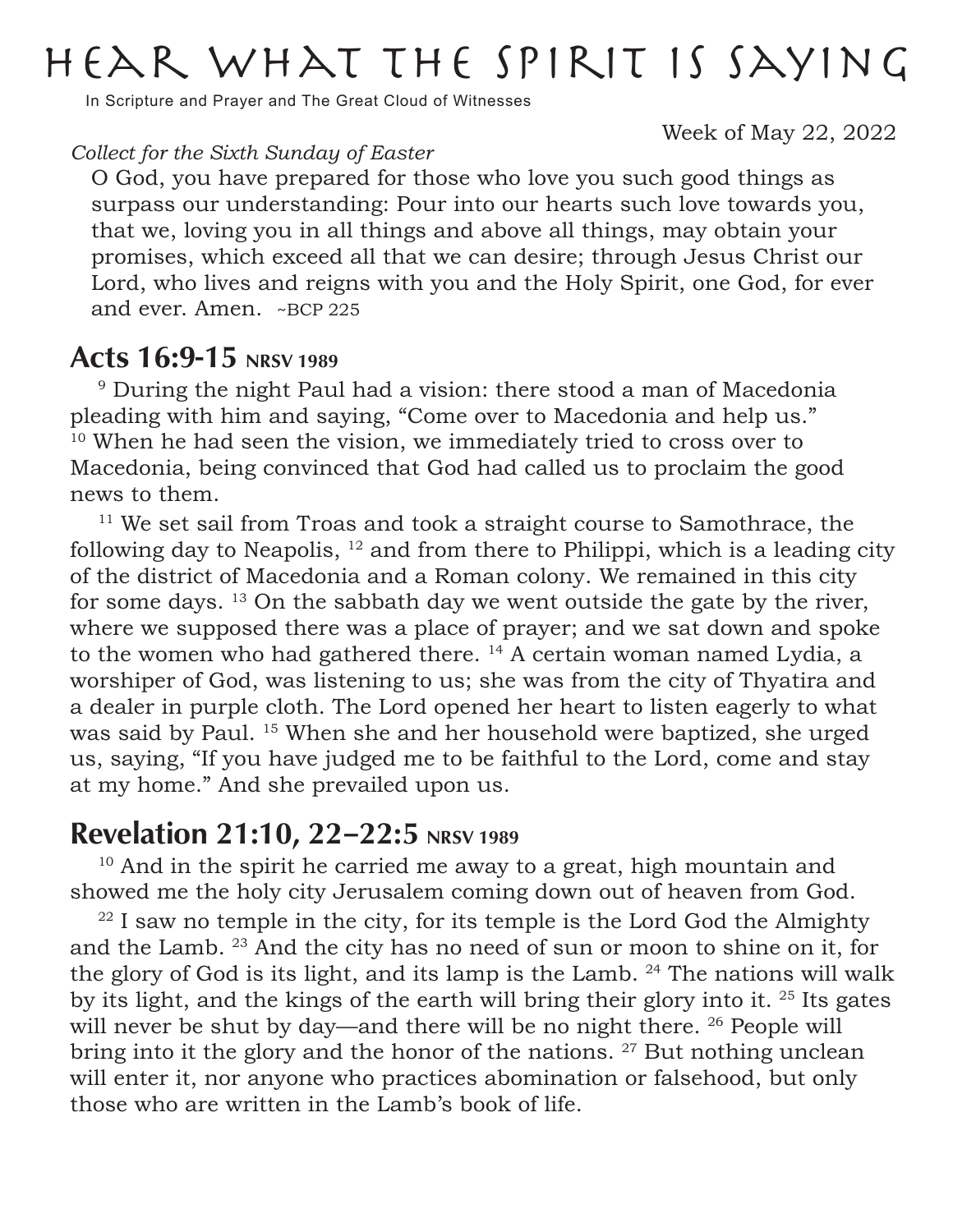$22:1$  Then the angel showed me the river of the water of life, bright as crystal, flowing from the throne of God and of the Lamb<sup>2</sup> through the middle of the street of the city. On either side of the river is the tree of life with its twelve kinds of fruit, producing its fruit each month; and the leaves of the tree are for the healing of the nations. 3 Nothing accursed will be found there any more. But the throne of God and of the Lamb will be in it, and his servants will worship him; <sup>4</sup> they will see his face, and his name will be on their foreheads.<sup>5</sup> And there will be no more night; they need no light of lamp or sun, for the Lord God will be their light, and they will reign forever and ever.

### **John 14:23-29** NRSV 1989

<sup>23</sup> Jesus answered Judas (not Iscariot), "Those who love me will keep my word, and my Father will love them, and we will come to them and make our home with them. 24 Whoever does not love me does not keep my words; and the word that you hear is not mine, but is from the Father who sent me."

 $25$  "I have said these things to you while I am still with you.  $26$  But the Advocate, the Holy Spirit, whom the Father will send in my name, will teach you everything, and remind you of all that I have said to you. <sup>27</sup> Peace I leave with you; my peace I give to you. I do not give to you as the world gives. Do not let your hearts be troubled, and do not let them be afraid. <sup>28</sup> You heard me say to you, 'I am going away, and I am coming to you.' If you loved me, you would rejoice that I am going to the Father, because the Father is greater than I.<sup>29</sup> And now I have told you this before it occurs, so that when it does occur, you may believe."

## Psalm 118:14-29 BCP 585

|   | May God be merciful to us and bless us, *                            |
|---|----------------------------------------------------------------------|
|   | show us the light of his countenance and come to us.                 |
| 2 | Let your ways be known upon earth, *                                 |
|   | your saving health among all nations.                                |
| 3 | Let the peoples praise you, O God; * let all the peoples praise you. |
| 4 | Let the nations be glad and sing for joy, $*$                        |
|   | for you judge the peoples with equity                                |
|   | and guide all the nations upon earth.                                |
| 5 | Let the peoples praise you, O God; * let all the peoples praise you. |
| 6 | The earth has brought forth her increase; *                          |
|   | may God, our own God, give us his blessing.                          |

7 May God give us his blessing, \*

and may all the ends of the earth stand in awe of him.

Easter 6C Week of May 22, 2022 **Hear what the Spirit is saying**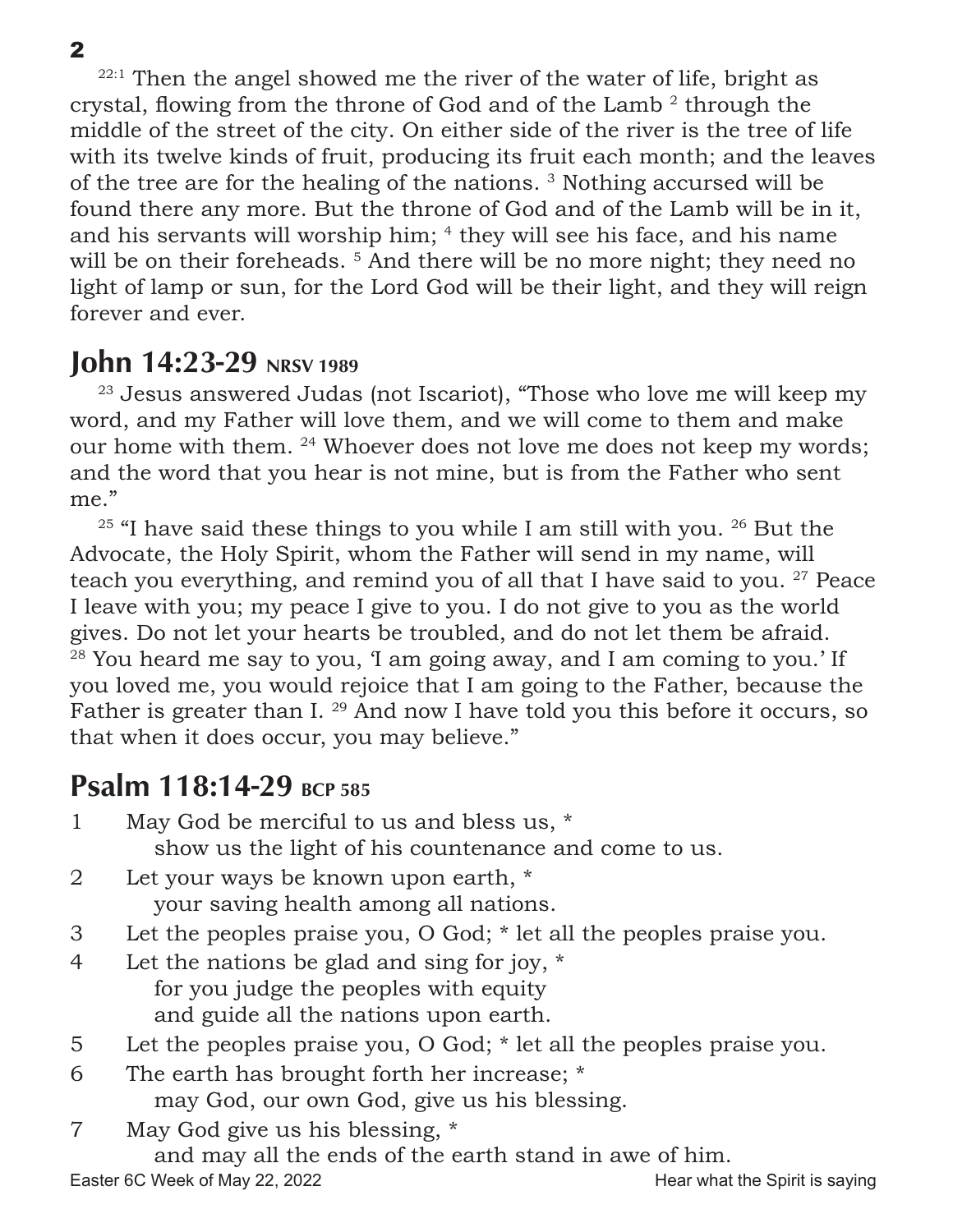

### A Commentary Excerpt on Acts 16:9-15. An Exegetical Perspective

*Paul W. Walaskay, Professor of Biblical Studies, Union Theological Seminary and Presbyterian School of Christian Education, Richmond, Virginia* 

[…] **Lydia (vv. 11–15)**. Luke has accurately described Philippi as "a leading city of the district of Macedonia and a Roman colony" (v. 12). Ancient Greece was composed of two Roman provinces: Macedonia in the north and Achaia in the south. Philippi was founded in 356 BCE by Philip of Macedon (father of Alexander the Great), but remained an insignificant village until it was "rediscovered" by Emperor Augustus as an ideal place for retired army officers who had faithfully served him during the battle of Actium  $(31 \text{ BCE})$ . Peter Oakes<sup>1</sup> offers an excellent description of the social composition of the city with a population of about 15,000. Oakes approximates that the elite comprised 3 percent of the population; landowning farmers and pensioned colonists made up 25 percent; skilled workers, merchants, and service providers amounted to 45 percent; and the poor comprised the remaining 27 percent. Slaves (about 20 percent of the total population) were included in the households of the first three groups (elites, farmers, and colonists had several slaves for a variety of tasks; families in the service class might have had one or two slaves per household). The church that eventually formed at Philippi probably had a modest membership of perhaps seventy-five to one hundred persons who mirrored the general population. Paul's letter to the Philippian Christians also sheds light on this congregation. The tone of his letter is joyful (in spite of his imprisonment) and full of thanksgiving for the Philippians' generosity toward him, which reflects a measure of their social and economic status.

This social schema is in the background of Luke's narrative. He recounts that on the Sabbath "we went outside the gate by the river" looking for "a place of prayer." It may be that Paul and his companions were searching for the local synagogue, a place Paul would typically visit on his first Sabbath in town. The reader is not told exactly where Paul was when he "sat down and spoke to the women who had gathered there." This sentence contains a couple of fascinating details. First, Paul sat down to speak—the typical posture of a teacher at work. Second, it is a bit of a surprise that this wellknown Pharisee and teacher from Jerusalem would carry on a serious discussion with a group of women.

Hear what the Spirit is saying Easter 6C Week of May 22, 2022 1 Peter Oakes, *Philippians: From People to Letter* (New York: Cambridge University Press, 2001).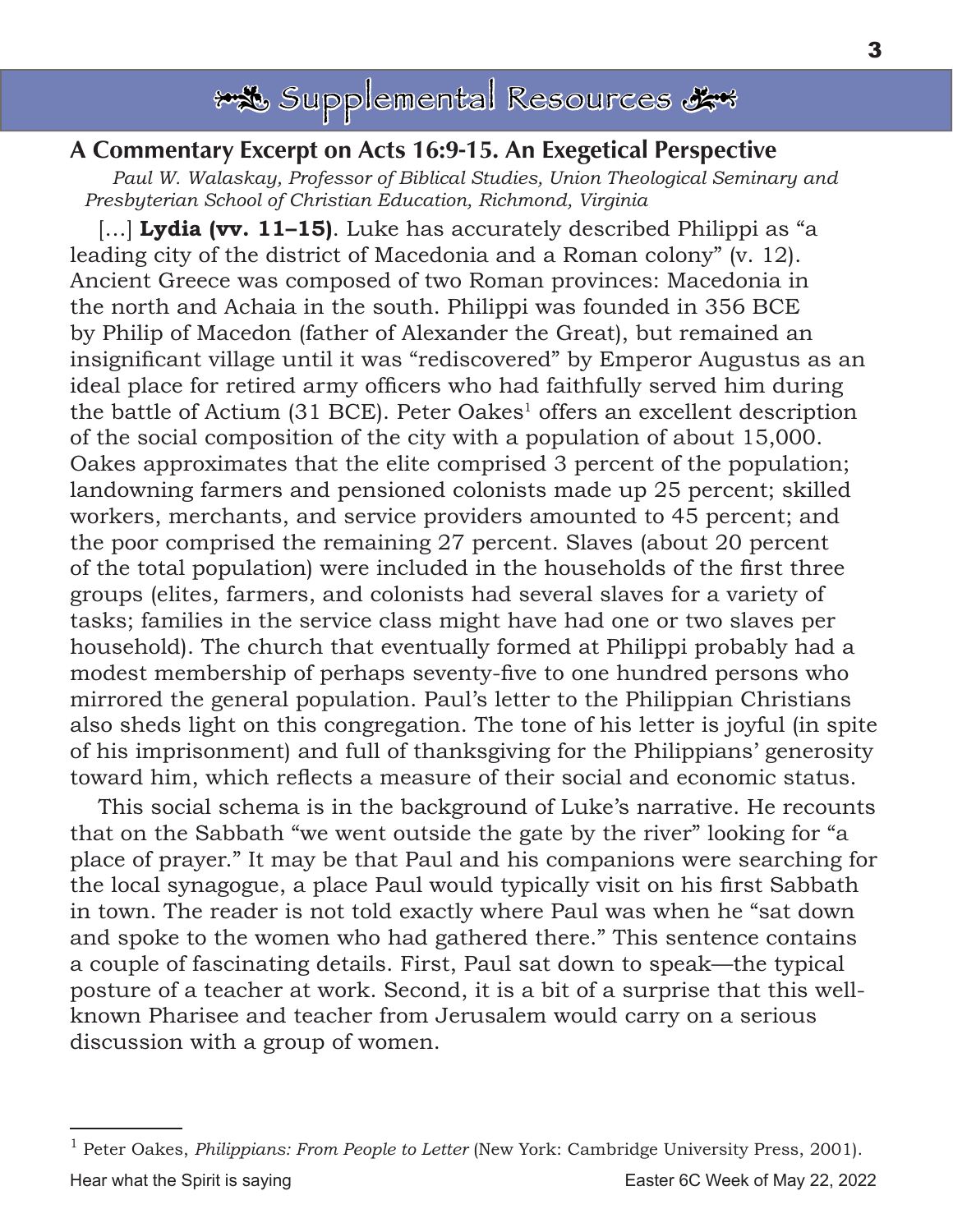One of the women listening to Paul was Lydia, a "worshiper of God … and dealer in purple cloth." Again, Luke has included significant details. As a "God worshiper," Lydia was a Gentile attracted to Judaism, but not yet ready to make the full commitment of conversion. As a "dealer in purple cloth," she was a businessperson accustomed to dealing with the elite class of Philippi, who were allowed to wear the color purple. Moreover, she was head of her own household (no small feat in the exceedingly patriarchal Roman Empire), and finally, she was Paul's first convert in Europe!

After her baptism (a rite symbolizing conversion to this messianic sect of Judaism), she implored Paul and his companions to enjoy her hospitality. As if to put a fine point on her significant status, Luke notes that Lydia asked them to stay at "my house" (*ton oikon mou*, v. 15). Our narrator notes that "she prevailed upon us." Who would dare decline such an invitation?

David L. Bartlett and Barbara Brown Taylor, eds., *Feasting on the Word: Preaching the Revised Common Lectionary: Year C, vol. 2* (Louisville, KY: Westminster John Knox Press, 2009).

### Commentary on Acts 16:9-15. A Pastoral Perspective.

*By David C. Forney, Pastor, First Presbyterian Church, Clarksville, Tennessee* Visions are surprising things. When we talk of "God's vision" today in church, we typically mean strategic planning, as one step in a congregation's planning process. Perhaps we are comfortable with talking about God's vision in this way because it seems manageable to us. We can discover what the vision is by following logical steps: (1) pray, (2) thank God for working in our congregation, (3) discern God's vision for us by calling a consultant, and so on. In a way, Paul's vision in Acts 16 does move him and his companions to Macedonia, "being convinced that God had called us to proclaim the good news to them" (Acts 16:10). However, our well-conceived scripting of God's vision, if it is even that, is a very different affair from receiving from God a vision.

In the biblical witness, visions from God are not the exception but the norm. Beginning with Adam and Eve and moving throughout the Scriptures to the Apocalypse at the end, God is demonstratively engaged with human affairs to catch our attention and transform us. Yet transformation is often difficult and painful, especially when we know the way we want to head. Maybe this is why we like logical planning steps to name God's vision; it gives us the false idea that God is predictable and controllable. When God does visit us, however, we are undeniably changed. Clearly, in Paul's life, Jesus' visit to him on the road to Damascus radically changed Paul's direction (Acts 9:3–9).

In the biblical witness, visions from God are not the exception but the norm. Beginning with Adam and Eve and moving throughout the Scriptures to the Apocalypse at the end, God is demonstratively engaged with human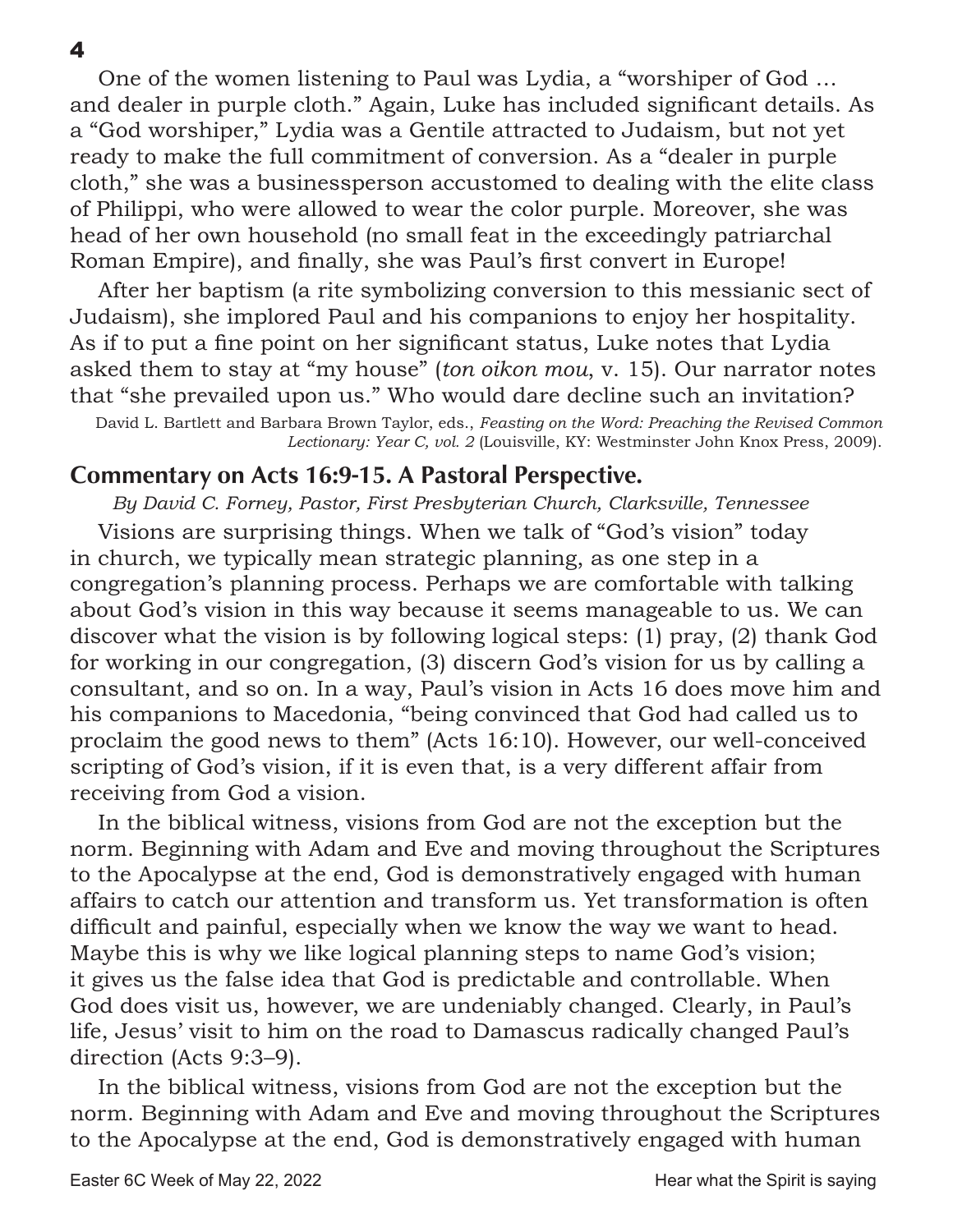affairs to catch our attention and transform us. Yet transformation is often difficult and painful, especially when we know the way we want to head. Maybe this is why we like logical planning steps to name God's vision; it gives us the false idea that God is predictable and controllable. When God does visit us, however, we are undeniably changed. Clearly, in Paul's life, Jesus' visit to him on the road to Damascus radically changed Paul's direction (Acts 9:3–9).

As in chapter 9, God sets Paul's course in Acts 16 through a vision by vetoing Paul's strategic plan. After being forbidden to travel to Asia (v. 6) and Bithynia (v. 7), Paul hears "a man of Macedonia pleading with him and saying, 'Come over to Macedonia and help us' " (v. 9). The route Paul finds himself on is "to Philippi, which is a leading city of the district of Macedonia and a Roman colony" (v. 12). This Spirit-led route—sailing from Troas and straight to Samothrace, then to Neapolis (v. 11)—brings Paul to Europe for the first time to continue witnessing to the gospel "to the ends of the earth" (Acts 1:8). As recorded in Acts, this will be Paul's first visit to Philippi, where fond relationships will be forged, ones for which he will thank God with joy every time he remembers them (see Phil. 1:3–11).

Now that Paul's attention has been set on Philippi, he puts in motion his ministerial plan for the city. Once Paul and his unknown traveling companions reach Philippi, they remain "in this city for some days" (v. 12), waiting for the "sabbath day" (v. 13), and thus discover who the devout Jews in the city are. Visiting with devout Jews in a new city is the way Paul typically meets people and introduces the gospel. However, instead of meeting a man of Macedonia, Paul sits down and speaks to the women gathered there (v. 13). Yet again, God's mission takes a different course. The first convert recorded in Philippi is not "a man of Macedonia" but "a woman named Lydia … a dealer in purple cloth" (v. 14).

In New Testament times, visions from God were not strange occurrences, but a woman cast in a role beyond that of being property was exceptional. In Acts we hear several stories of women responding to God's vision with the same faithfulness as their male counterparts. These women—like Rhoda, Tabitha, Eunice, Priscilla, and Lydia—lead the first-century church with integrity, energy, and command.

Lydia is a "dealer in purple cloth" (v. 14), an extravagant textile affordable only to the wealthy. She is a businesswoman of no small stature and is in charge of her own household. Notice that Lydia is not associated with a man, indicating that she is in full command of her property. She does not depend on a man to confer her status. She is a financially independent woman who is Paul's first convert in Europe. More important than her station, however, is Lydia's vision of what God is doing.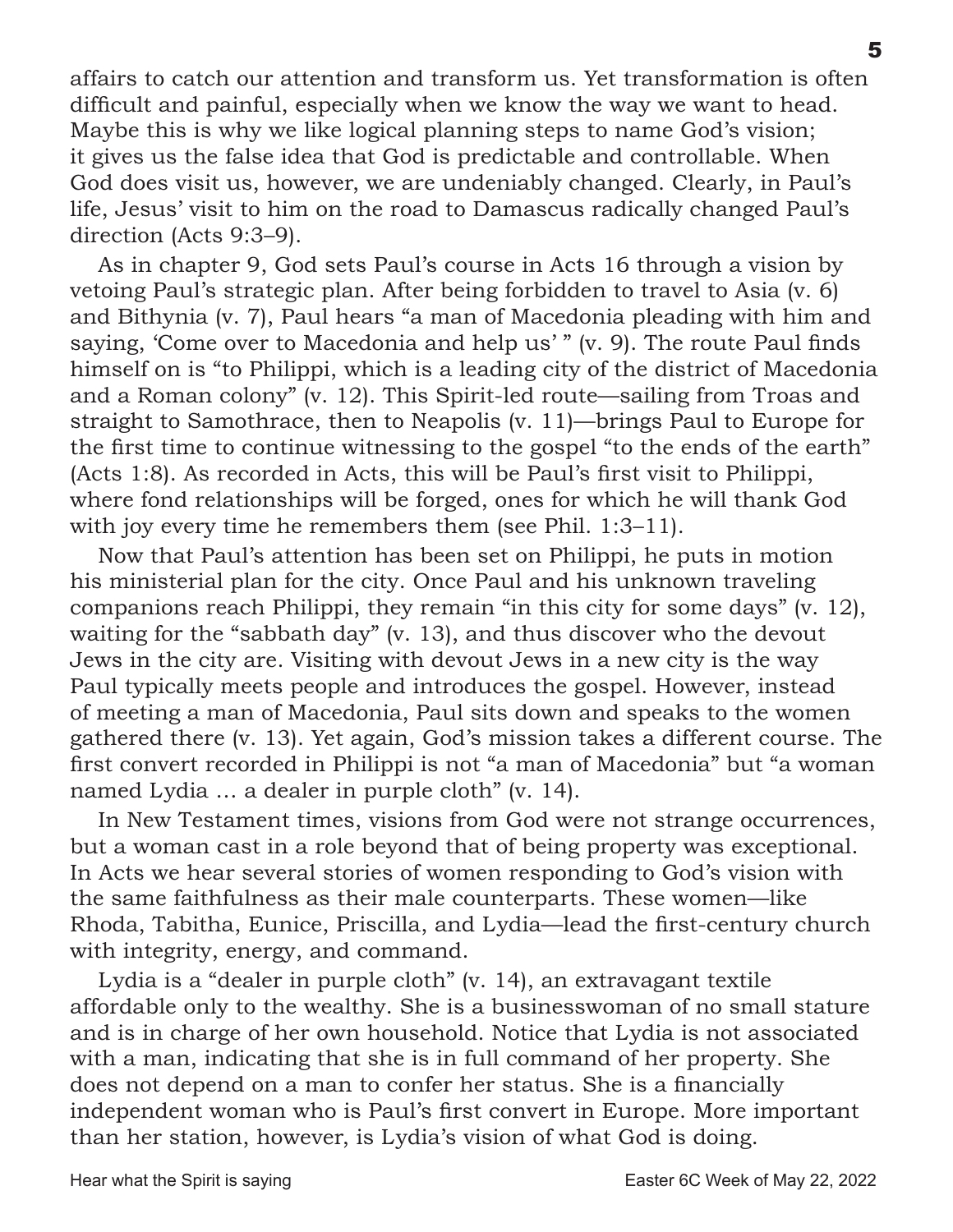In verse 14, we learn that Lydia worships God and that the Lord has "opened her heart to listen eagerly" to what is said by Paul. For Lydia, God uses a foreigner, a stranger to Philippi, as the one who brings the good news. The vision Lydia receives moves her, and indeed her whole household, toward the greatest Christian expression of transformation, namely, baptism (v. 15). This prominent dealer in purple cloth, who has been in full command of her life, is now a humble servant of God. This change is evident in Lydia's gracious hospitality when she urges Paul and his companion to "come and stay at my home" (v. 15) and later, in chapter 16, when after leaving prison Paul goes to Lydia's home again (v. 40).

Visions from God are surprising things, for they utterly transform us and alter our course. In the early 1990s, George Gallup Sr. asked Presbyterians whether they had ever experienced a vision from God. Surprisingly, half of the church members he asked said they had had a vision from God, and even a higher percentage of clergy said the same thing.<sup>2</sup> Perhaps one reason this statistic is surprising is because we simply do not talk about our visions from God—and maybe for good reason. If we were to talk openly about God's involvement in our lives, we could not control the plan, as we do in strategic planning. On the other hand, if we did share our visions from God, we might find ourselves with open hearts that readily receive the gospel that forever changes us, even to the point of providing hospitality to foreigners and those just freed from prison.

David L. Bartlett and Barbara Brown Taylor, eds., *Feasting on the Word: Preaching the Revised Common Lectionary: Year C, vol. 2* (Louisville, KY: Westminster John Knox Press, 2009).

Easter 6C Week of May 22, 2022 **Hear what the Spirit is saying** <sup>2</sup> George Gallup Sr., public lecture, Princeton Theological Seminary, March 1992.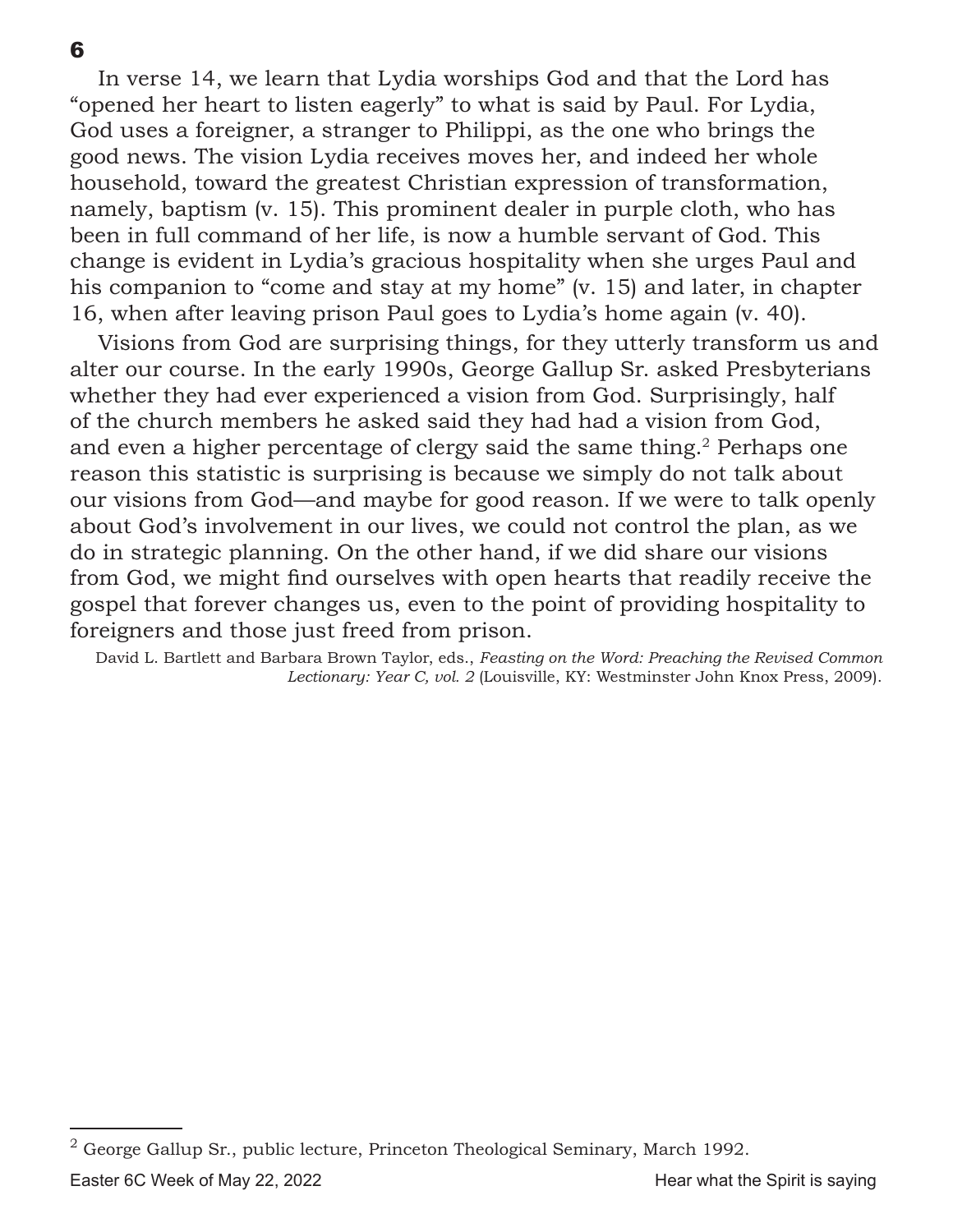# Spiritual Day Hike

In the landscape where Spirit & World intersect

Week of May 22, 2022

## (Re)Introducing A Spiritual Day Hike



In our Spiritual Day Hike we'll walk among and walk with "Holy Women" and "Holy Men," who constitute a "Great Cloud of Witnesses." As 'day-hikers' we'll use "The Great Commandment" as a guide and compass. Without leaving the class we'll travel far and wide. We'll ask: "How did this person love God with all their heart, soul, and mind?" Likewise, "How did this person love their neighbor as they

loved themselves?" More importantly we'll ask, "What does his/her witness teach us about the love of God and neighbor?" We'll depend on the Spirit to extend our questions into realms we can barely imagine at the moment. We'll depend on the Spirit to call forth our growth in holiness, in wisdom, and in action. Each week we'll select at least two "saints" to walk with. Also, I encourage you to explore on your own with "trail mates" you find interesting in the Great Cloud of Witnesses.

- You can find the calendar of saints to explore with here: [https://bit.ly/Learn104](http://bit.ly/Learn104).
- The short biographies, Collects, and suggested readings can be found on The Great Cloud of Witnesses web pages here: [https://bit.ly/Learn1](https://bit.ly/Learn151)51.
- OR, Google a name or visit Wikipedia for even more information.

~Fr. Dan

## This Week's Holy Women and Men (Witnesses to inspire us)

*Commemorations in the Episcopal Church are listed in the Book of Common Prayer (BCP), in Lesser Feasts and Fasts (LFF), and in a Great Cloud of Witnesses (GCoW). Here are the Holy Women and Men remembered this week:*

May 22 .....[Helena of Constantinople,](https://orthodoxwiki.org/Helen) Protector of Holy Places, 330 *LFF*

May 23 .....[Nicolaus Copernicus, 1543, & Johannes Kepler](https://holywomenholymen.wordpress.com/2019/05/23/may-23-copernicus-kepler/), 1630, Astronomers *GCoW*

- May 24 .....[Jackson Kemper,](https://standingcommissiononliturgyandmusic.org/2011/05/24/may-24-jackson-kemper-first-missionary-bishop-in-the-united-states-1870/) Bishop and Missionary, 1870 *LFF*
- May 25 .....[Bede the Venerable,](https://standingcommissiononliturgyandmusic.org/2011/05/25/may-25-bede-the-venerable-priest-and-monk-of-jarrow-735/) Priest and Historian, 735 *LFF*
- May 26 .....[Augustine,](https://holywomenholymen.wordpress.com/2019/05/26/may-26-augustine-of-canterbury/) First Bishop of Canterbury, 605 *LFF*
- May 27 .....[Bertha and Ethelbert](https://holywomenholymen.wordpress.com/2019/05/27/may-27-bertha-and-ethelbert/), Queen and King of Kent, 616 *GCoW*
- May 28 .....[Mechthild of Magdeburg](https://holywomenholymen.wordpress.com/2016/11/20/nov-20-mechthild-of-magdeburg/), Mystic, c. 1282 *LFF* or
- May 28 ...[.John Calvin,](https://holywomenholymen.wordpress.com/2016/05/28/may-28-john-calvin/) Theologian, 1564 *GCoW*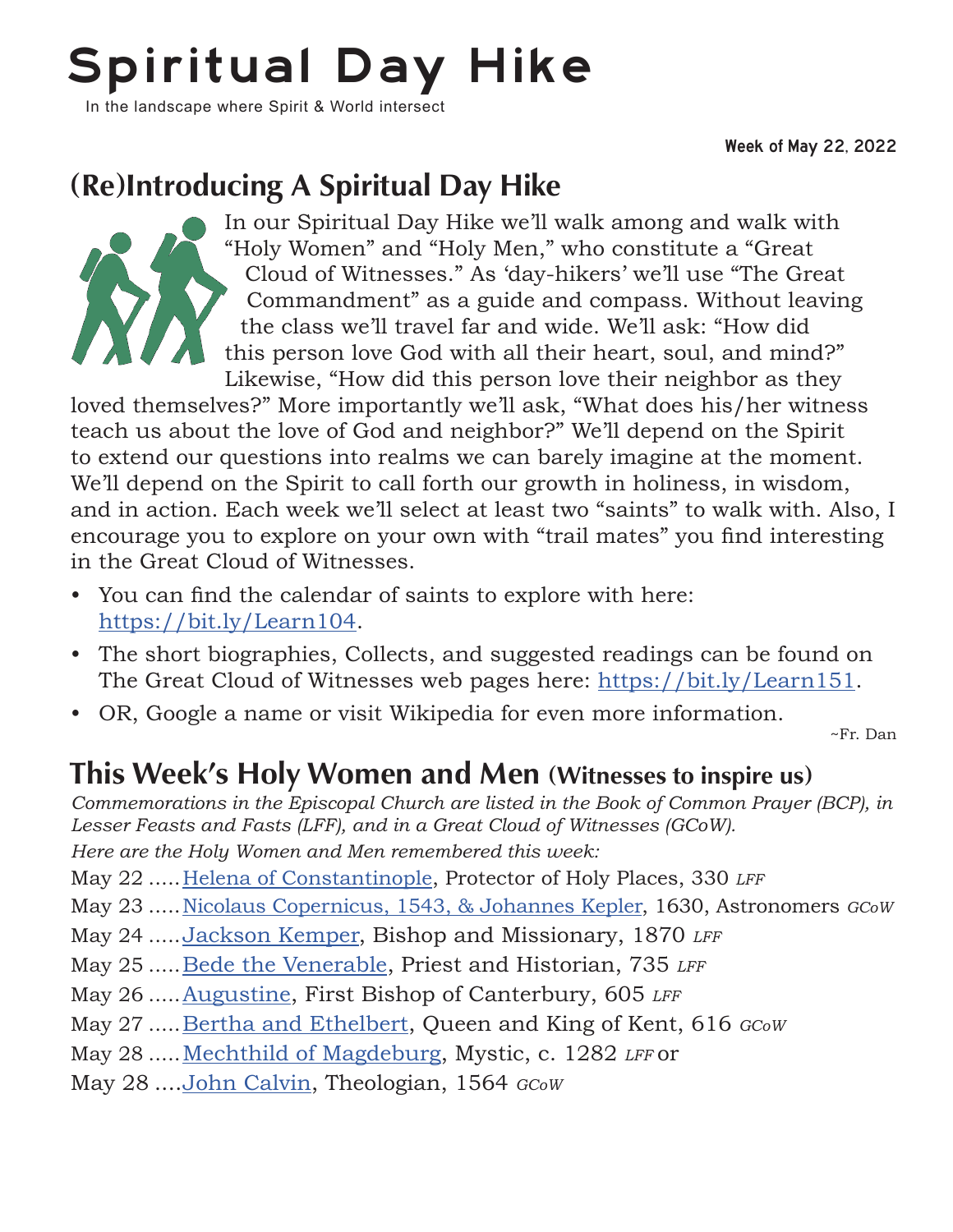### 2 Lydia of Thyatira

*Note: Lydia is commemorated in the Episcopal Church on May 21.*

Lydia of Thyatira was Paul's first European convert. She was a Gentile woman living in Philippi who, like many others, was interested in the Jewish faith, but had not converted. As what the Jewish community called a "God-fearer" she was undoubtedly accorded some level of respect by the Jewish community, but would not have been treated as a full member of the Jewish community in Philippi.

Paul encountered her on a riverbank where she and a group of women had gathered for Sabbath prayers. Paul and his companions began to talk with the women, and God "opened her heart" to hear what Paul had to say about Christ and the Gospel. Lydia believed what she heard and, as was the custom when the head of a household converted, her whole household was baptized along with her.

Lydia was a prosperous cloth-merchant and had the means to offer hospitality to the apostles during their time in Philippi. Her home, having served as a base of operations for Paul and his companions, became the location of a house church in Philippi. Although she is not mentioned by name outside of Acts 16, her significant role in enabling the spread of the Gospel in Philippi has led to her recognition as a saint in a wide range of Christian traditions, including the Roman Catholic Church, the Orthodox Church, and many Protestant traditions. In the Orthodox Church she is given the title "Equal to the Apostles" for her role in spreading the Christian faith.

*Lesser Feasts and Fasts, 2018*

## May 22: Helena of Constantinople, 330

Helena was an Empress of Rome and devout Christian, but perhaps most renowned for her discoveries of holy sites related to the life of Jesus.

She was born into a lower class family in the middle of the 3rd century, though we are unsure about where. Many believe she was born in Drepana (now Helenopolis) in northern Asia Minor but this is uncertain. There are also later legends that place her birth in England, and for that she is honored with numerous holy wells across the country. Regardless of birthplace she would eventually become the wife, or at least consort, of Constantius I, who was co-emperor and ruled over Gaul (France) and Britannia (Britain). During this time Helena would give birth to a son, Constantine, in the year 272, but she would soon be divorced and live in the East in the palace of Diocletian.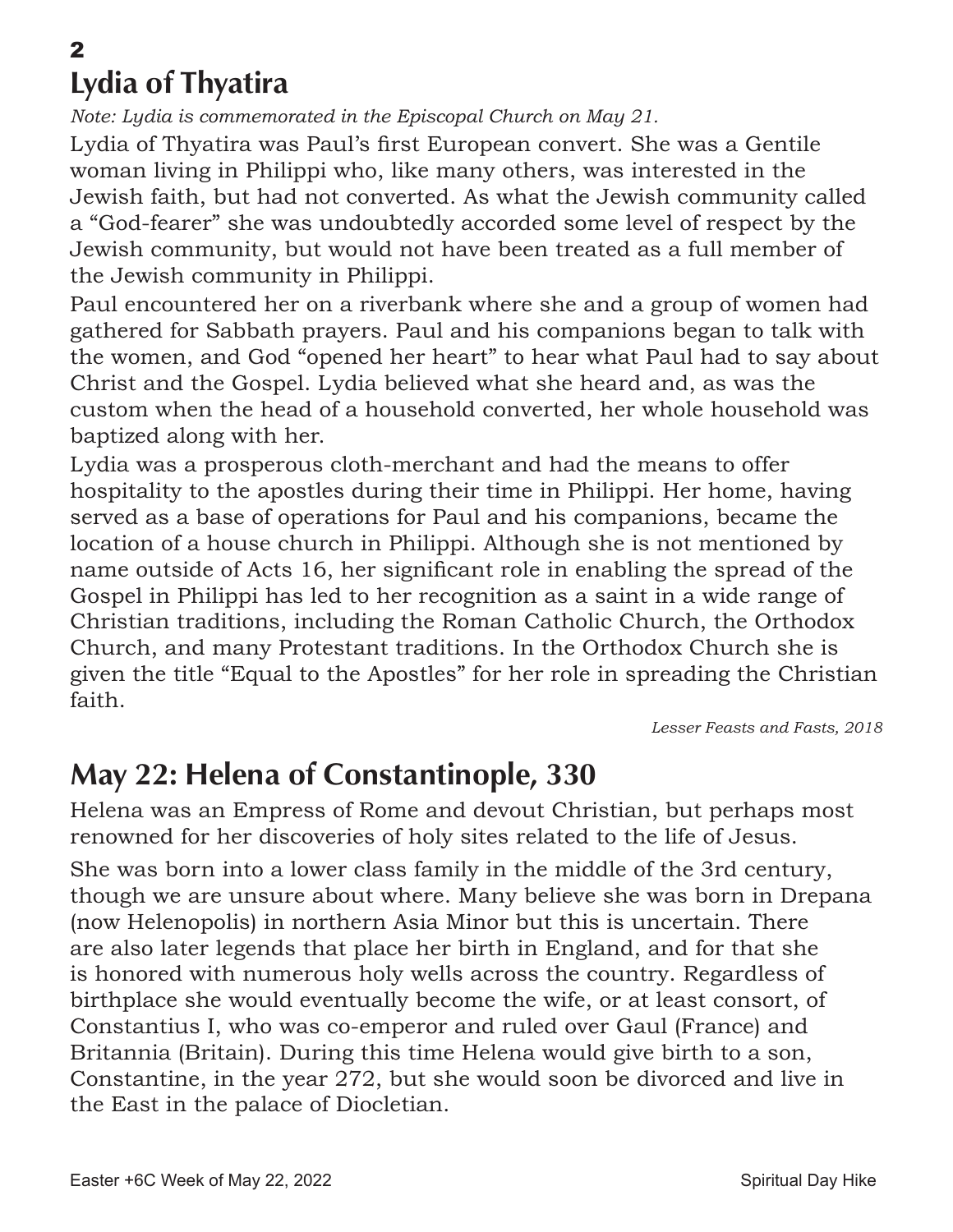Once her son gained the Western Empire in the year 312, she returned to Rome and was granted the title Augusta, or Empress, in 325. It was during this time that she made her famous journey to the Holy Land to find the places mentioned in the Gospels, with the most important finds being the Cross of the Crucifixion and the site of the Resurrection.

Long after the destruction of Jerusalem in the year 70, the Emperor Hadrian had the area rebuilt. As part of this restoration a pagan temple was built on the very site of the Resurrection. Helena ordered this temple destroyed, had the area excavated, and discovered three crosses along with the epitaph that said, "Jesus, King of the Jews". To ensure it was truly the cross of Christ, a woman near death was carried to the site and touched each cross in turn. On the third one she was cured and Helena declared this to be the one. She ordered that a church be built which would be called the Church of the Holy Sepulcher, a major pilgrimage site to this day.

Regardless of the truth of the legend itself, it is certain that she claimed to have found this and many other holy sites and relics on her journey. Unfortunately, she would not see the completion of the Church of the Holy Sepulcher as she died in 330, five years before its completion.

Helena also had a reputation as a faithful Christian who cared for the poor. After her death several towns would be named in her honor and she would also eventually be given the title of "Equal to the Apostles". Helena's faith in her Lord was not a detached spirituality, but an embodied and historical one, such that she eagerly sought to find the very places where the Son of God had walked, taught, died, and rose again.

*Lesser Feasts and Fasts, 2018*

## May 28: Mechthild of Magdeburg, Mystic, c.1282

Mechthild of Magdeburg was one of the most original medieval mystics, and the first to write in the German language. She was a Beguine, a member of a group of women who lived in a quasi-monastic community but did not take formal vows. Instead, they pledged to be bound by the traditional vows of poverty, chastity, and obedience only for as long as they lived in the community. Typically, Beguines lived in a communal house and supported themselves through their own work, such as nursing, weaving, embroidery, burial of the dead, and housework.

Mechthild is known to us primarily through her work The Flowing Light of the Godhead, which consists of seven books written over a period of thirty years. It is clear from the work that she was familiar with courtly poetry and vernacular literature, but she does not seem to have had any formal training in theology or in Latin.